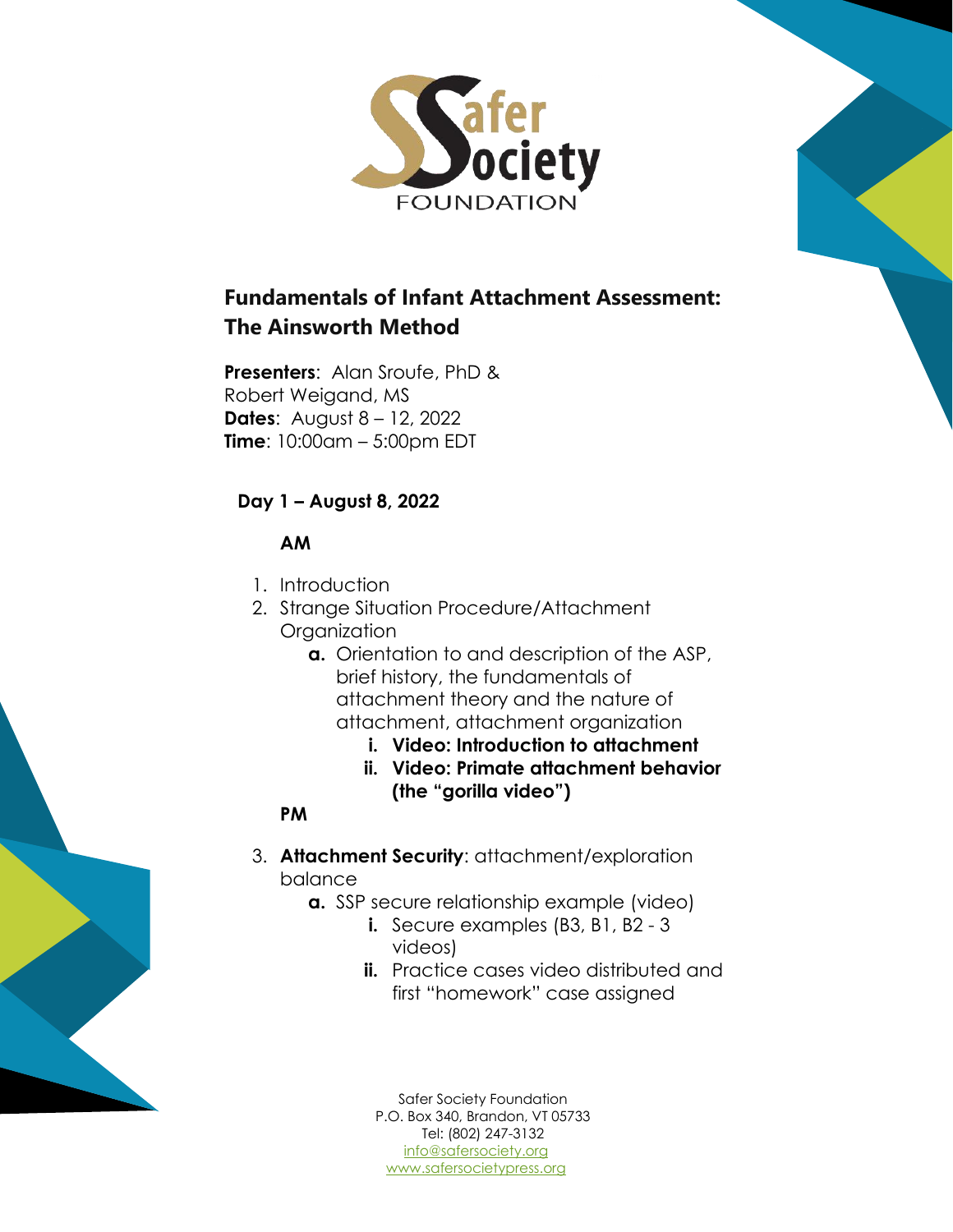

## **Day 2 – August 9, 2022**

#### **AM**

- 1. Review homework assignment
- 2. **Attachment Insecurity:** *Resistance – maximizing attachment signals*
	- a. SSP resistance relationship example (video)
	- b. Edited resistance examples (video)
	- c. Resistance examples (C2 video, B4 video) **PM**
- 3. **Attachment Insecurity:** *Avoidance – minimizing attachment signals*
	- a. SSP avoidance relationship example (video)
	- b. Edited avoidance examples (video)
	- c. Avoidance examples (A1 video, B1 video) Homework Case assigned (video)

### **Days 3 & 4: Coding Practice – August 10 -11, 2022**

- 1. Review homework assignment
- 2. Coding: Cases are selected from the SSP "library" and presented for coding and classification. This involves viewing each case, repeated viewing of the reunion episodes, and discussion of the "correct" scores for proximity seeking, contact maintaining, resistance, and avoidance along with the final classification.



[info@safersociety.org](mailto:info@safersociety.org) [www.safersocietypress.org](http://www.safersocietypress.org/) Safer Society Foundation P.O. Box 340, Brandon, VT 05733 Tel: (802) 247-3132